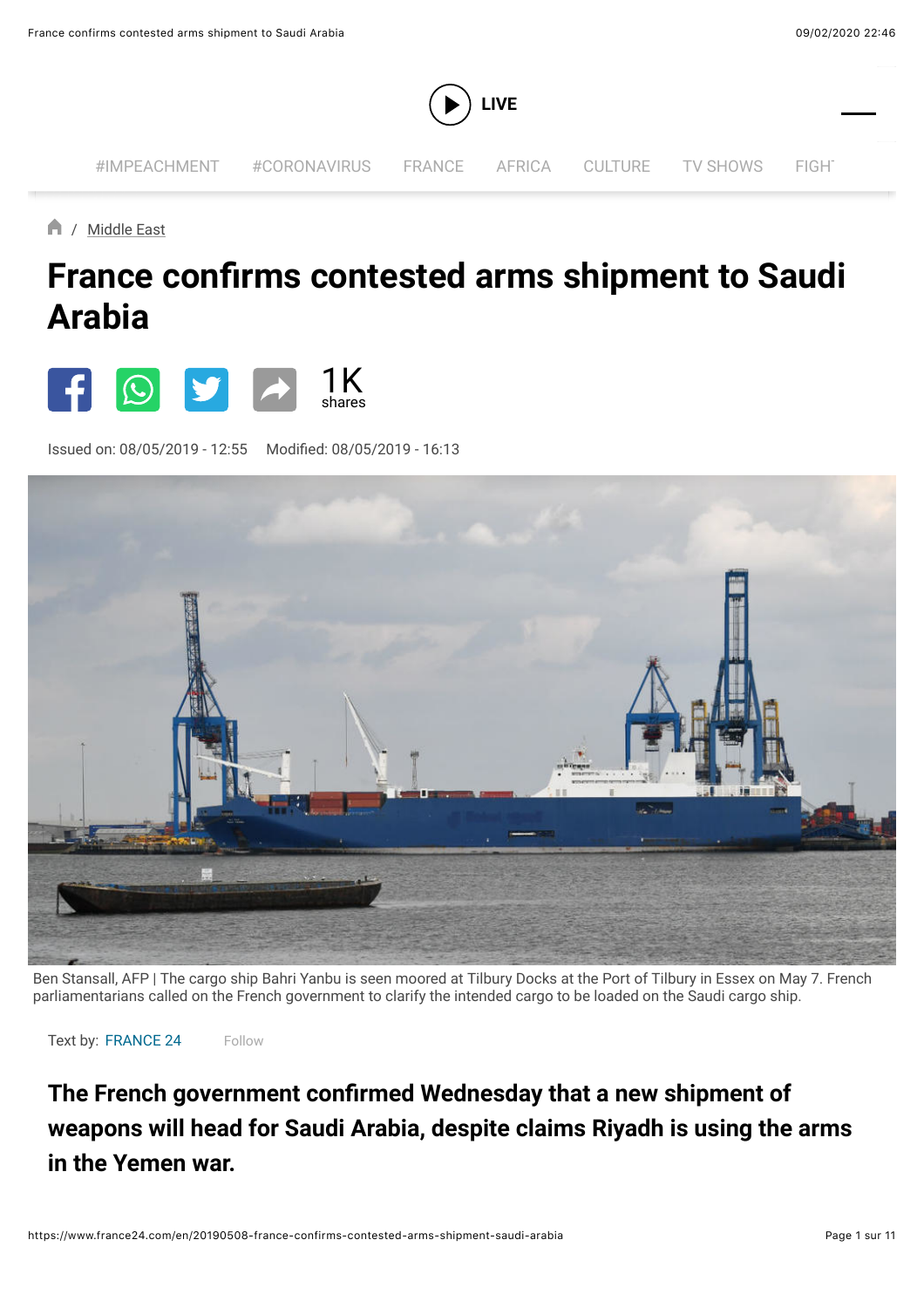Defence Minister Florence Parly told BFM television the weapons would be loaded onto a [Saudi](https://www.france24.com/en/tag/saudi-arabia/) cargo ship scheduled to arrive Wednesday in the French port of Le Havre.

She refused to identify the types of arms, but reiterated France's stance that they have been used only for defensive purposes by Saudi Arabia since it began its [Yemen](https://www.france24.com/en/tag/yemen/) offensive in 2015.

"As far as the French government is aware, we have no proof that the victims in Yemen are the result of the use of French weapons," Parly said.

Pressure has been mounting on the government after the investigative news site Disclose leaked a classifi[ed military note last month detailing the use of French tanks](https://www.france24.com/en/20190420-france-arms-exports-yemen-saudi-uae-khashoggi-disclose) and artillery in the war against Houthi rebels.

## **[>> Read more: France under pressure to come clean over arms exports in Yemen war](https://www.france24.com/en/20190420-france-arms-exports-yemen-saudi-uae-khashoggi-disclose)**

Disclose alleged the new shipment included eight truck-mounted Caesar howitzers, though a government source told AFP this week that such cannons were not part of the delivery.

The revelations prompted arms sales watchdog ASER to file a complaint with the Paris administrative court on Monday, calling for an urgent end to French arms shipments to the Gulf.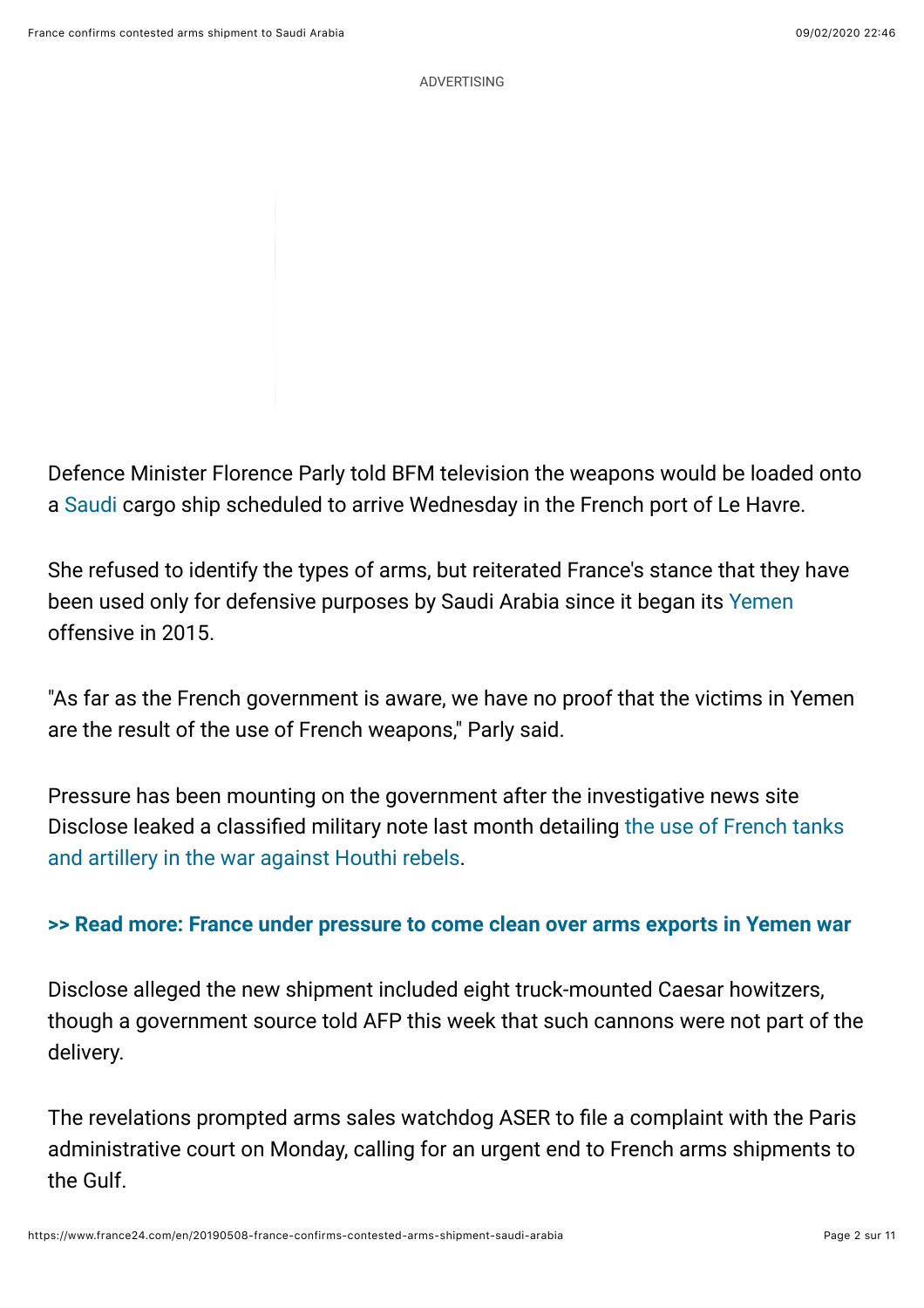"The court has between 72 hours and a month to rule on our complaint. Technically, if the shipment is still in French waters, the court can halt the delivery," said Benoît Muracciole, head of ASER, in an interview with FRANCE 24.

According to Muracciole, the French government's strategy is to continue the sale of weapons while feigning ignorance of whether or not they are being used against civilians.

"Knowledge of war crimes being committed is crucial," said Muracciole. "The truth is France has been aware of war crimes in Yemen since they were documented by the UN."

Pitting a Saudi-led coalition against Iranian-backed [Houthi militias,](https://www.france24.com/en/tag/houthi-rebels/) the four-year conflict in Yemen has shattered the country's economy and created the world's worst humanitarian crisis, according to the United Nations, whose investigators say both sides may have committed war crimes.

More than 10,000 civilians have been killed during the conflict and some 10 million people have been driven to the brink of famine.

Rights groups have accused Paris of being complicit in alleged war crimes against civilians in Yemen, where around 10,000 people have died and millions been forced to the brink of starvation.

"The Saudi regime is one of the most brutal dictatorships in the world, and has inflicted a terrible humanitarian crisis on Yemen," said Andrew Smith of the Campaign Against Arms Trade NGO.

"The destruction would not have been possible without the complicity and support of arms-dealing governments," he said.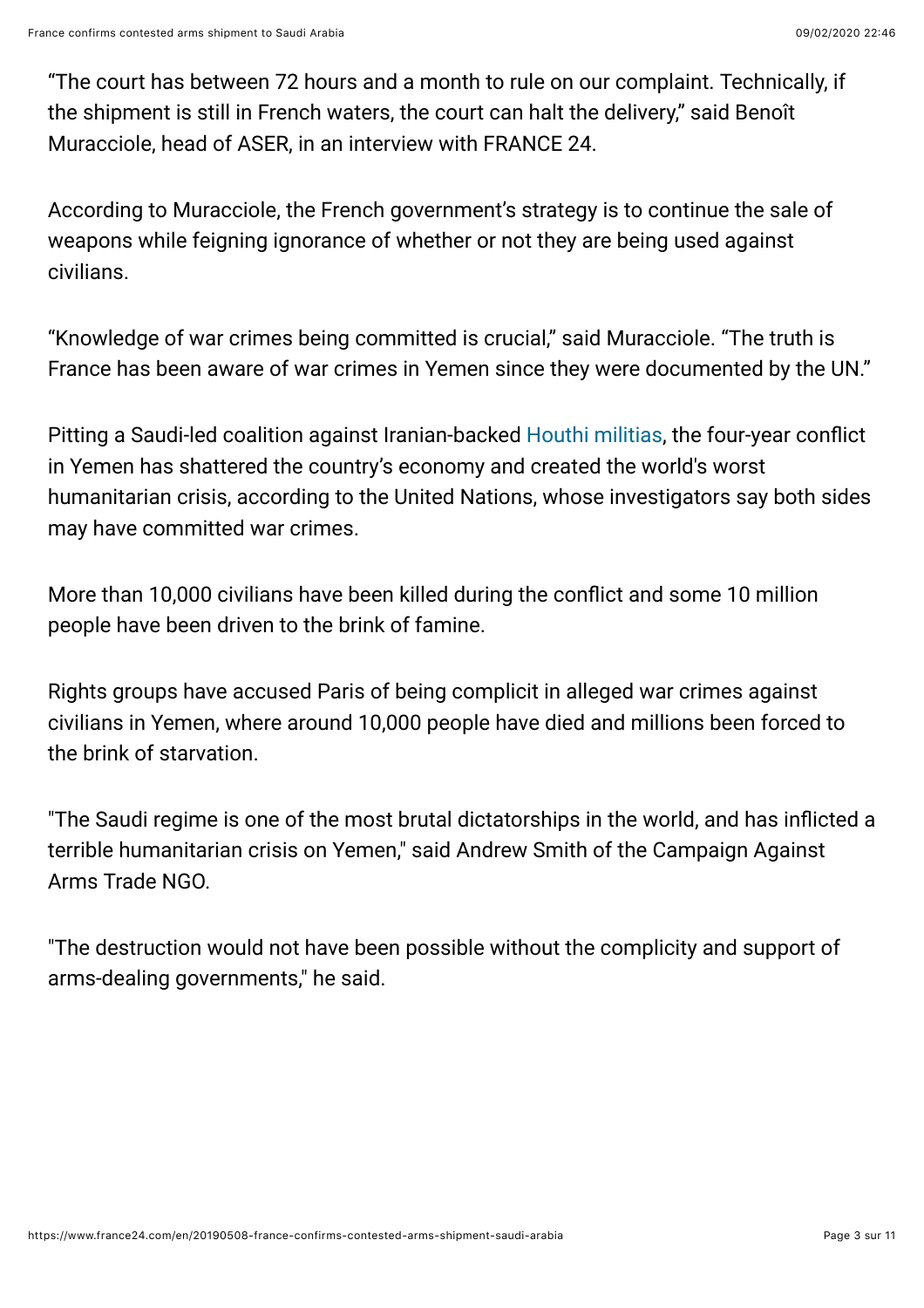

On Tuesday, all leftwing lawmakers exited parliament in protest after Genevieve Darrieussecq, secretary of state for the armed forces, said there was "no proof these weapons are being used against civilian populations".

Between 2013 and 2017, France accounted for 4% of all arms sales to the Saudis, according to the authoritativ[e Stockholm International Peace Research Institute](http://www.sipri.org/) (SIPRI), well behind the US (61%) and the UK (23%).

While its sales have declined sharply since 2016, it has resisted pressure to stop arms sales to Riyadh altogether – in marked contrast with Germany, which has suspended all weapon sales since last October.

France, the world's third-biggest arms exporter, counts Saudi Arabia and the United Arab Emirates as major clients and has resisted pressure to stop arms sales to the Gulf countries.

It is a marked contrast with Germany, which has suspended its weapon sales to Saudi Arabia since last October.

"France has strategic interests in this part of the world," Parly said Wednesday, adding